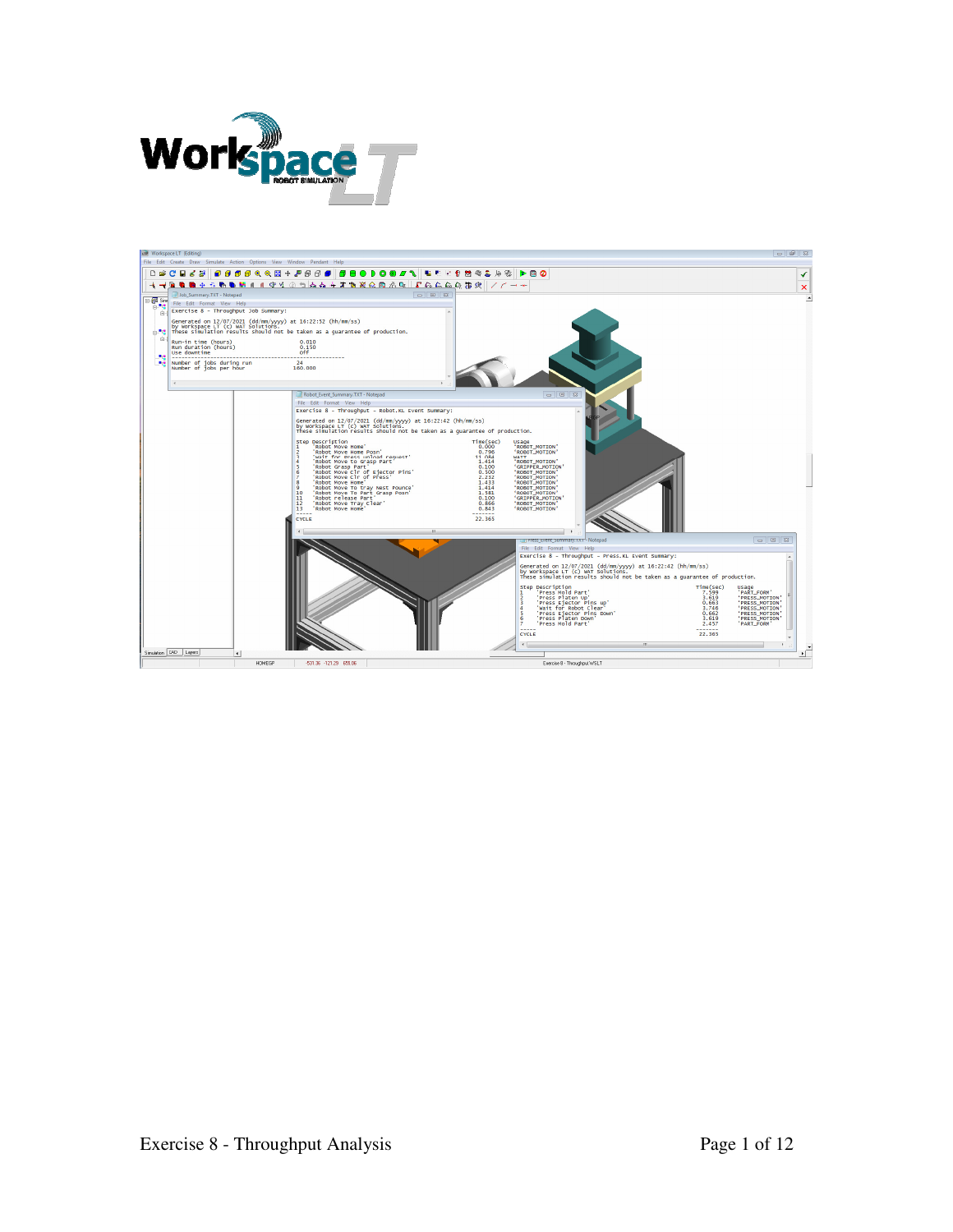

# **Exercise 8 - Throughput Analysis**

**Objectives:** 

- Create basic robot programs in simulation.
- Understanding Logic statements.
- Using an end of arm gripper to manipulate parts.
- Using assigned variables and a Constance
- Using routines to assign various robot tasks.
- Use of Inputs and outputs to control the simulation flow.
- Robot program optimization using throughput analysis

#### **Materials;**

- Workspace  $LT^{\circ}$  simulation software.
- Workspace  $LT^{\degree}$  project file "Exercise 8 Throughput Analysis.WSLT".
- Manual "Workspace  $LT^{\circ}$  User Guide.pdf".

**Helpful Hint;** Before starting this exercise, review the User Guide sections;

- 6.3 Comments and Workspace commands
- 6.4.5 Variables
- 6.7.1 INTEGER and REAL functions
- 8.2.1 DIN..DOUT
- $\bullet$  9.1.1 IF ... ENDIF
- 9.2.3 WHILE ... ENDWHILE
- 14.15 Creating Mechanisms
- 15. Throughput Statistics
- 1) Procedure: Create a Robot track
	- a) Open Workspace LT simulation software.
	- b) Open  $\mathbb{E}$  the project file "Exercise 8 Throughput Analysis.WSLT".
	- c) Add a track for robot ABB\_1200\_5\_90. Enter the Track Name "Robot" and select the Language "KAREL 2".
	- d) Open the text editor to view the program track Robot.KL. Using the mouse  $\sqrt[k]{ }$ , select the "Robot.KL" twice in rapid successions to open the Robot.KL track in the program editor.
	- e) Insert the following text to complete the robot program.

PROGRAM Robot

-- Workspace LT KAREL 2 Program for ABB\_1200\_5\_90 Robot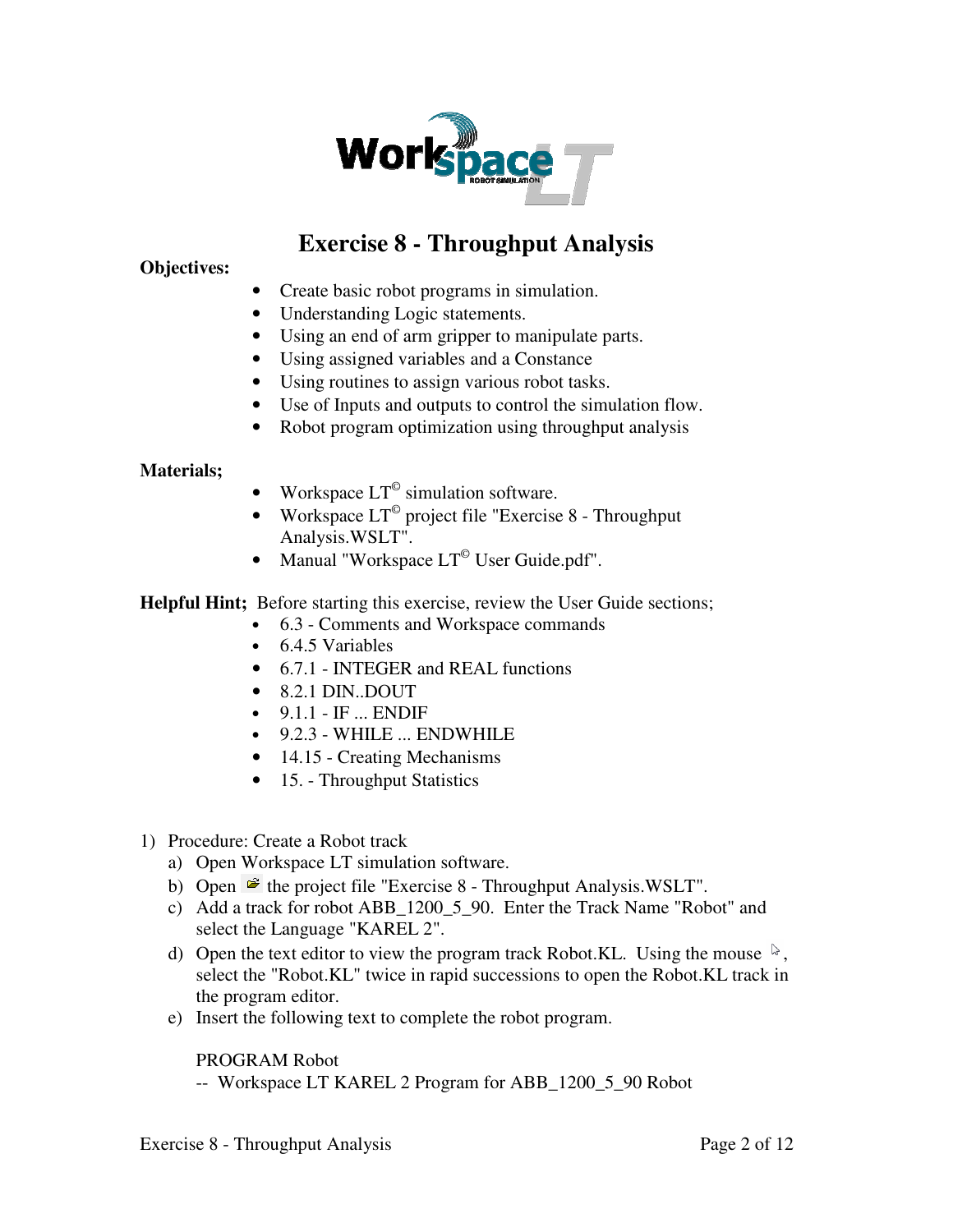**CONST** PARTSTOTAL=27

VAR

 PartsCount : INTEGER ROW : INTEGER COLUMN : INTEGER TRAYNO : INTEGER FULLTRAY: BOOLEAN

--! SIGNALDEF DOUT[1],TRACK -- Robot Clear Press --! SIGNALDEF DIN[1],Press.KL,1 -- Press Requests Part unload

ROUTINE PressUnload

Begin

 WAIT FOR DIN[1]=ON \$TERMTYPE=FINE \$MOTYPE=LINEAR MOVE RELATIVE VEC(0,200,0) --! COPYOBJECTALT 'PRESSPART','PART' --! MakeInvisible 1,'PRESSPART' CLOSE HAND 1 -- ! GRASPOBJ 'NOPARENT.PART' --! LABELEVENT 'Robot Move Clr of Ejector Pins',2 MOVE RELATIVE VEC(0,0,10) MOVE AWAY 300.00 END PressUnload

ROUTINE PalletLoad Begin \$TERMTYPE=FINE \$MOTYPE=LINEAR MOVE RELATIVE VEC((300-COLUMN\*100),(-300+ROW\*100),0) --! LABELEVENT 'Robot Move To Part Grasp Posn',2 MOVE RELATIVE VEC(0,0,(-325.5+(TRAYNO\*75.5))) OPEN HAND 1 IF TRAYNO=1 THEN -- ! ATTACHOBJALT 'TRAY1','NOPARENT.PART' ENDIF IF TRAYNO=2 THEN -- ! ATTACHOBJALT 'TRAY2','NOPARENT.PART' ENDIF IF TRAYNO=3 THEN -- ! ATTACHOBJALT 'TRAY3','NOPARENT.PART' ENDIF MOVE RELATIVE VEC(0,0,75)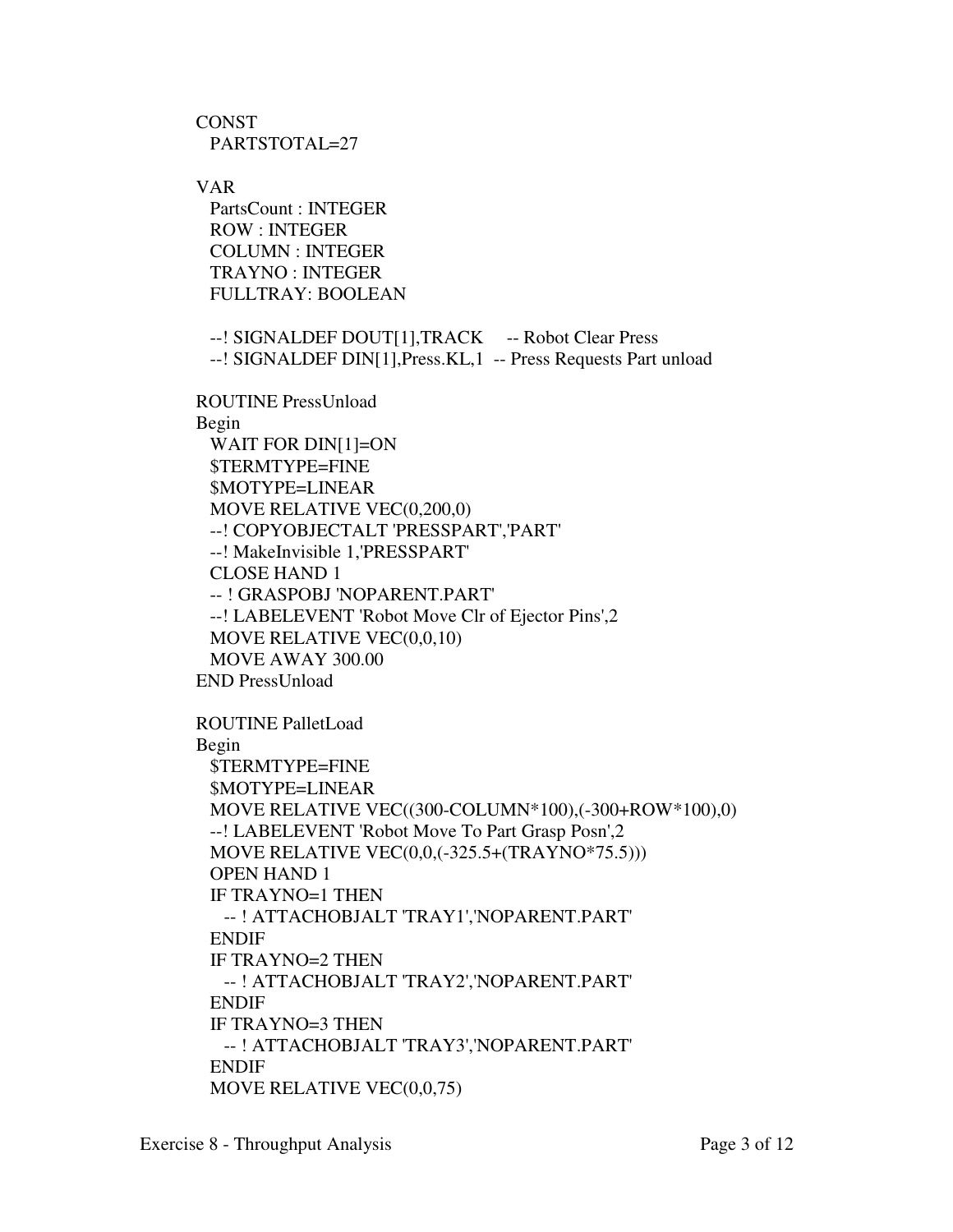```
 COLUMN=COLUMN+1 
  IF COLUMN=4 THEN 
   ROW=ROW+1 
   COLUMN=1 
   IF ROW=4 THEN 
     FULLTRAY=TRUE 
    ROW=1 ENDIF 
  ENDIF 
END Palletload 
ROUTINE GETEMPTYTRAY 
BEGIN 
  $TERMTYPE=FINE 
  $MOTYPE=JOINT 
  MOVE TO PALLETCLRGP 
  MOVE TO TRAYSTACKCLR 
  $MOTYPE=LINEAR 
  TRAYNO=TRAYNO+1 
  MOVE RELATIVE VEC(0,0,(-200-(25*TRAYNO))) 
  CLOSE HAND 1 
  IF TRAYNO=1 THEN 
   -- ! GRASPOBJ 'TRAY1' 
  ENDIF 
  IF TRAYNO=2 THEN 
   -- ! GRASPOBJ 'TRAY2' 
  ENDIF 
  IF TRAYNO=3 THEN 
   -- ! GRASPOBJ 'TRAY3' 
  ENDIF 
  MOVE AWAY (200+(25.00*TRAYNO)) 
  MOVE RELATIVE VEC(350,0,0) 
  MOVE RELATIVE VEC(0,0,(-350.5+(75.5*TRAYNO))) 
  OPEN HAND 1 
  MOVE AWAY 75.00 
  FULLTRAY=FALSE 
END GETEMPTYTRAY 
BEGIN 
  $USEMAXACCEL=TRUE 
  %INCLUDE Robot# 
  $MOTYPE=JOINT 
  $TERMTYPE=FINE 
 $UTOOL = POS(45,0,134,0,-90,0,") DOUT[1]=OFF
```
PARTSCOUNT=0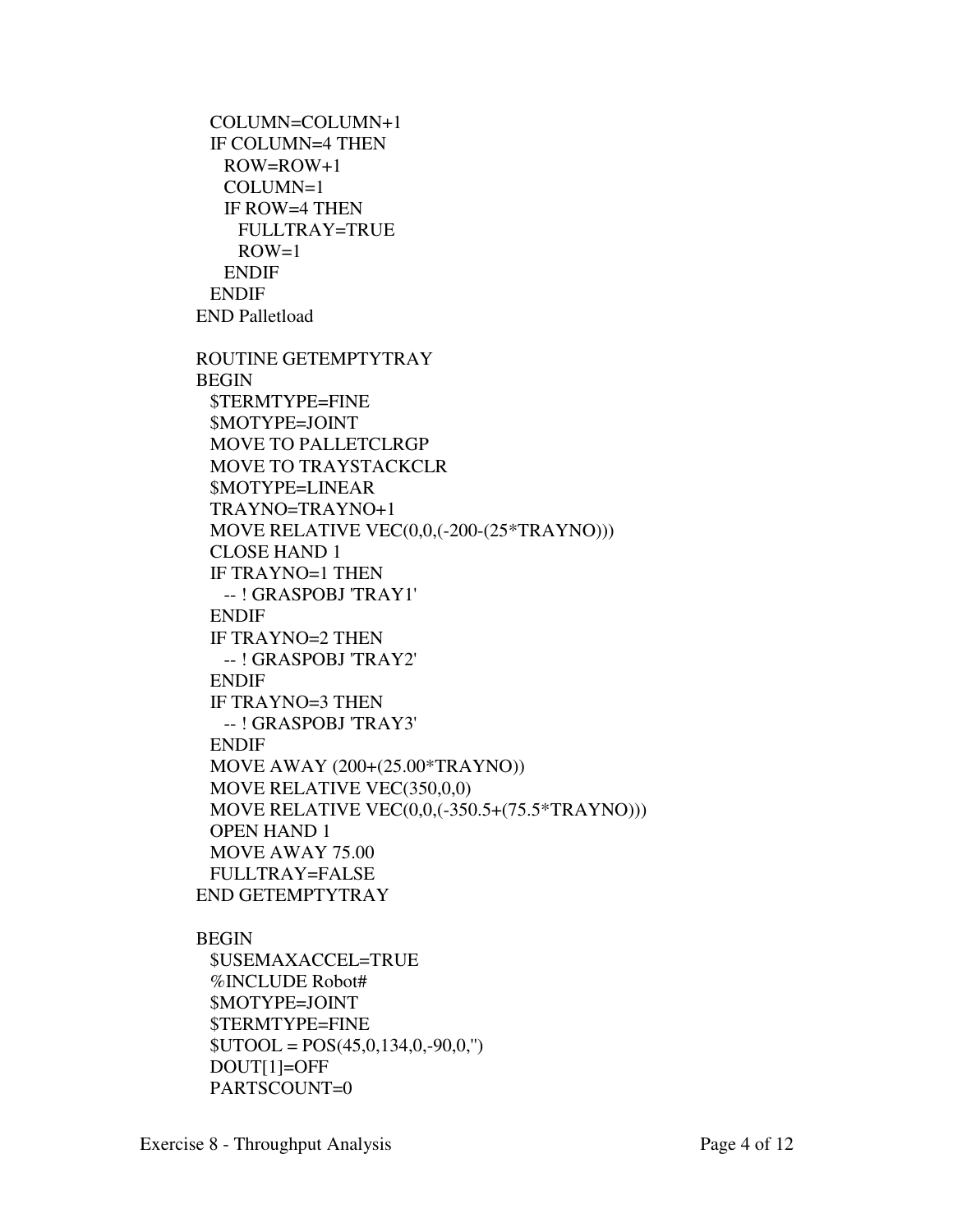$ROW=1$  COLUMN=1 FULLTRAY=TRUE TRAYNO=0 MOVE TO HOMEGP REPEAT IF FULLTRAY=TRUE THEN GETEMPTYTRAY FULLTRAY=FALSE ENDIF \$MOTYPE=JOINT \$TERMTYPE=NODECEL MOVE TO HOMEGP \$TERMTYPE=FINE \$MOTYPE=JOINT MOVE TO PRESSCLRGP PressUnload DOUT[1]=ON DELAY 500 DOUT[1]=OFF \$MOTYPE=JOINT \$TERMTYPE=NODECEL MOVE TO HOMEGP \$TERMTYPE=FINE MOVE TO PALLETCLRGP PalletLoad PARTSCOUNT=PARTSCOUNT+1 IF FULLTRAY=FALSE THEN \$MOTYPE=JOINT \$TERMTYPE=NODECEL MOVE TO HOMEGP ENDIF IF PARTSCOUNT=PARTSTOTAL THEN \$MOTYPE=JOINT \$TERMTYPE=FINE MOVE TO HOMEGP ENDIF --! ENDOFJOB UNTIL PARTSCOUNT=PARTSTOTAL END Robot

- f) Comment the robot track to for ease of understanding by others
- g) Save the project model  $\blacksquare$ .
- 2) Procedure: Create a press track
	- a) Open Workspace LT simulation software.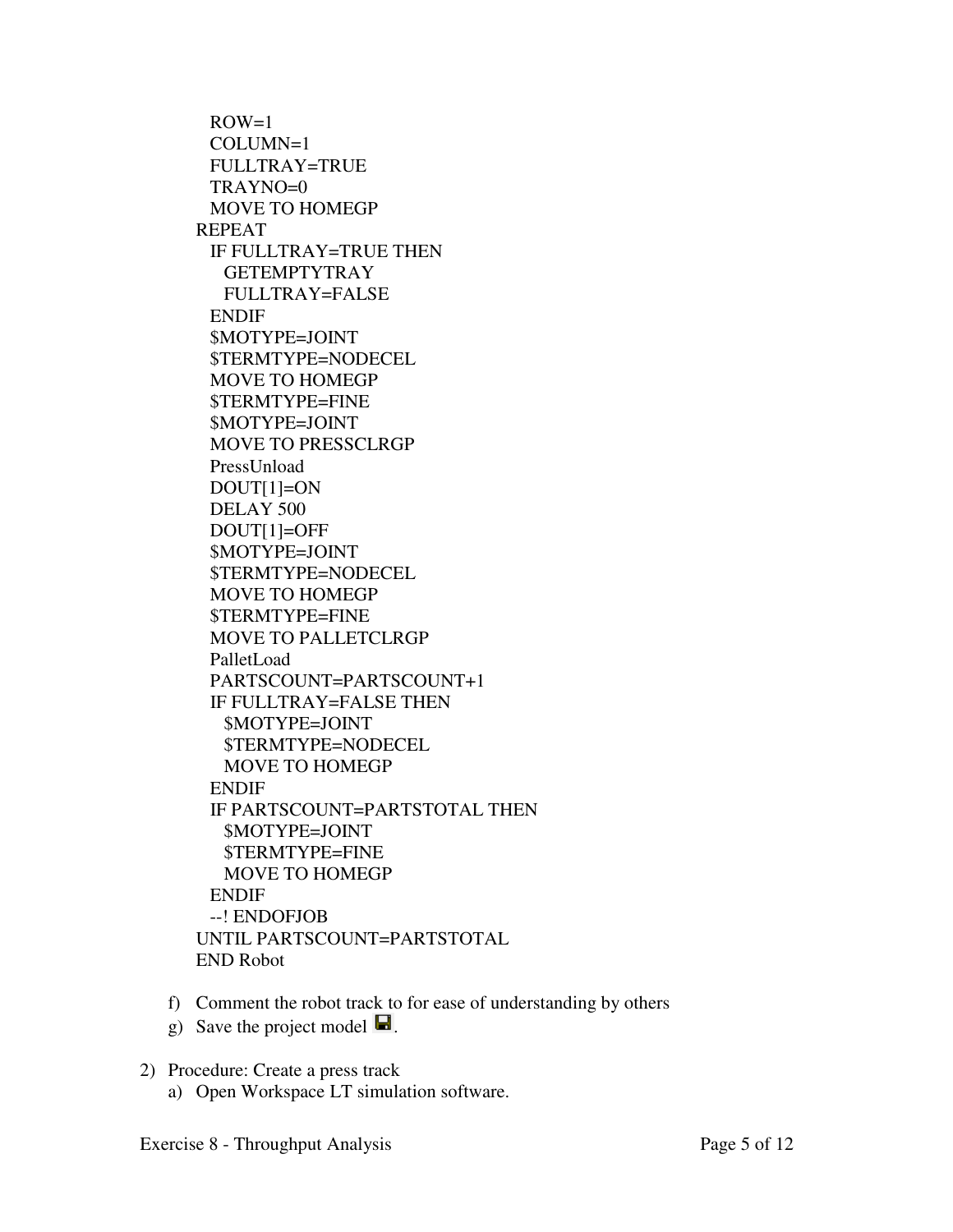- b) Add a track for the mechanism "MACHINEMOLD. Enter the Track Name "Press" and select the Language "KAREL 2".
- c) Open the text editor to view the program track Press.KL. Using the mouse  $\sqrt[5]{\ }$ , select the "Press.KL" twice in rapid successions to open the "Press.KL" track in the program editor.
- d) Insert the following text to complete the robot program.

#### PROGRAM Press

**CONST** PartsTotal=27

VAR

PartsCount : INTEGER

 PRESS\_UP : AUXPOS PRESS\_DWN : AUXPOS PINS\_UP : AUXPOS PINS\_DWN : AUXPOS

--! SIGNALDEF DOUT[1],TRACK -- request robot unload part --! SIGNALDEF DIN[1],Robot.KL,1 -- Robot clear press

#### BEGIN

 \$USEMAXACCEL=TRUE %INCLUDE Press# \$MOTYPE=JOINT PartsCount=0 DOUT[1]=OFF PartsCount=0 --! MakeInvisible 1,'PRESSPART'

## REPEAT

 MOVE AUX TO PRESS\_DWN Delay 10000 --! MakeVisible 1,'PRESSPART' MOVE AUX TO PRESS\_UP MOVE AUX TO PINS\_UP DOUT[1]=on WAIT FOR DIN[1]=ON DOUT[1]=OFF MOVE AUX TO PINS\_DWN PartsCount=PartsCount+1 UNTIL PartsCount=PartsTotal END Press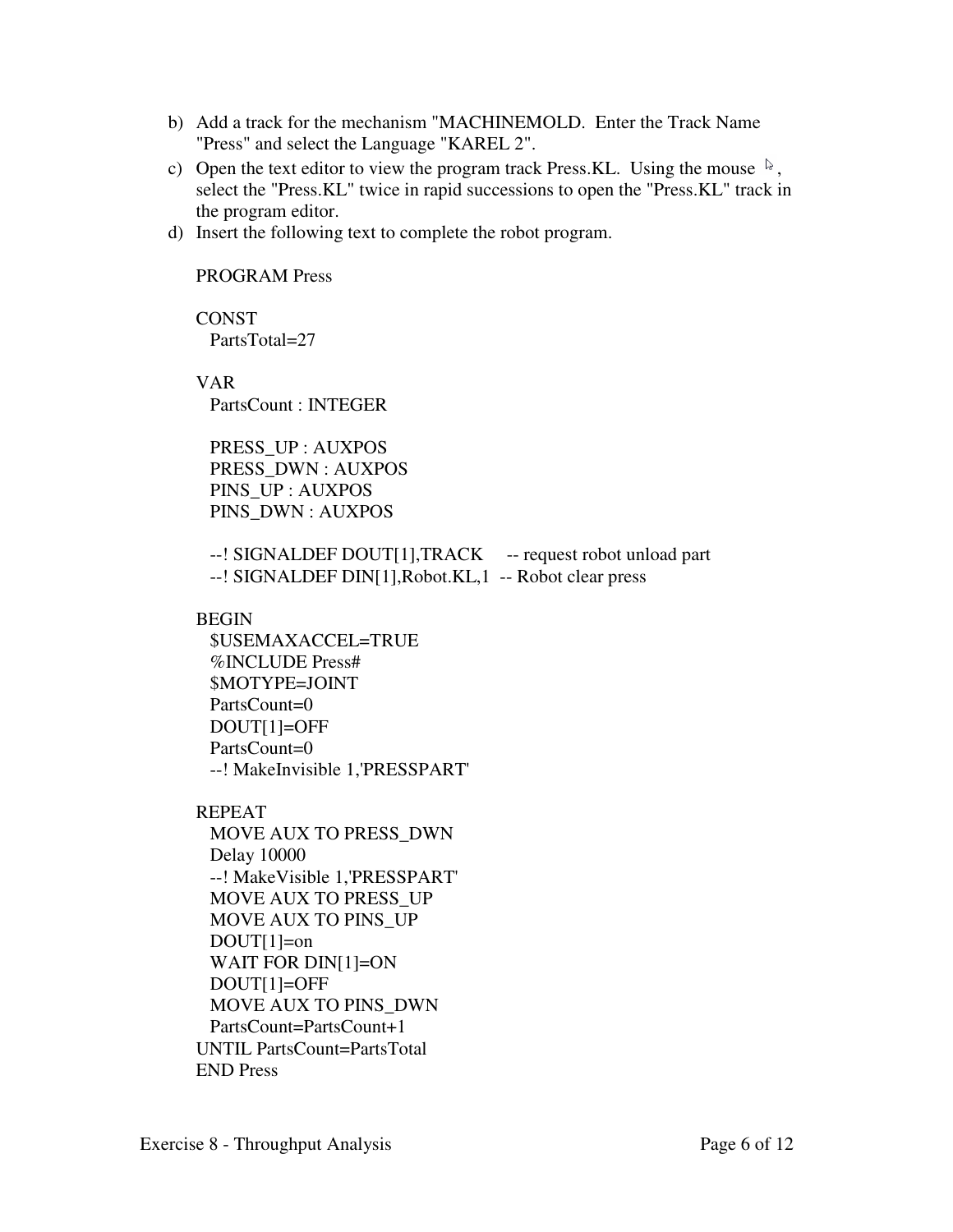# e) Need to record teach points

- f) Comment the robot track to for ease of understanding by others.
- g) Save the project model  $\blacksquare$ .
- h) Using the mouse  $\&$  select  $\triangleright$  (Play simulation) observe the simulation to verify the simulation.
- 3) Procedure: Setup for throughput analysis.
	- a) Open the text editor to view the program track Robot.KL. Using the mouse  $\sqrt[k]{\ }$ , select the "Robot.KL" twice in rapid successions to open the Robot.KL track in the program editor.
	- b) Insert the following changes to the existing Robot.KL track. Do not remove existing comments.

PROGRAM Robot

-- Workspace LT KAREL 2 Program for ABB\_1200\_5\_90 Robot

# CONST

PARTSTOTAL=27

# VAR

 PartsCount : INTEGER ROW : INTEGER COLUMN : INTEGER TRAYNO : INTEGER FULLTRAY: BOOLEAN

--! SIGNALDEF DOUT[1],TRACK -- Robot Clear Press --! SIGNALDEF DIN[1],Press.KL,1 -- Press Requests Part unload

 **-- ! LABELUSAGE 'ROBOT\_MOTION',2 -- ! LABELUSAGE 'PRESS\_MOTION',3 -- ! LABELUSAGE 'GRIPPER\_MOTION',4 -- ! LABELUSAGE 'PART\_FORM',5** 

## ROUTINE PressUnload

## Begin

 **--! LABELEVENT 'Wait for Press unload request',0** WAIT FOR DIN[1]=ON \$TERMTYPE=FINE \$MOTYPE=LINEAR  **--! LABELEVENT 'Robot Move to Grasp Part',2**  MOVE RELATIVE VEC(0,200,0) --! COPYOBJECTALT 'PRESSPART','PART' --! MakeInvisible 1,'PRESSPART'  **--! LABELEVENT 'Robot Grasp Part',4**  CLOSE HAND 1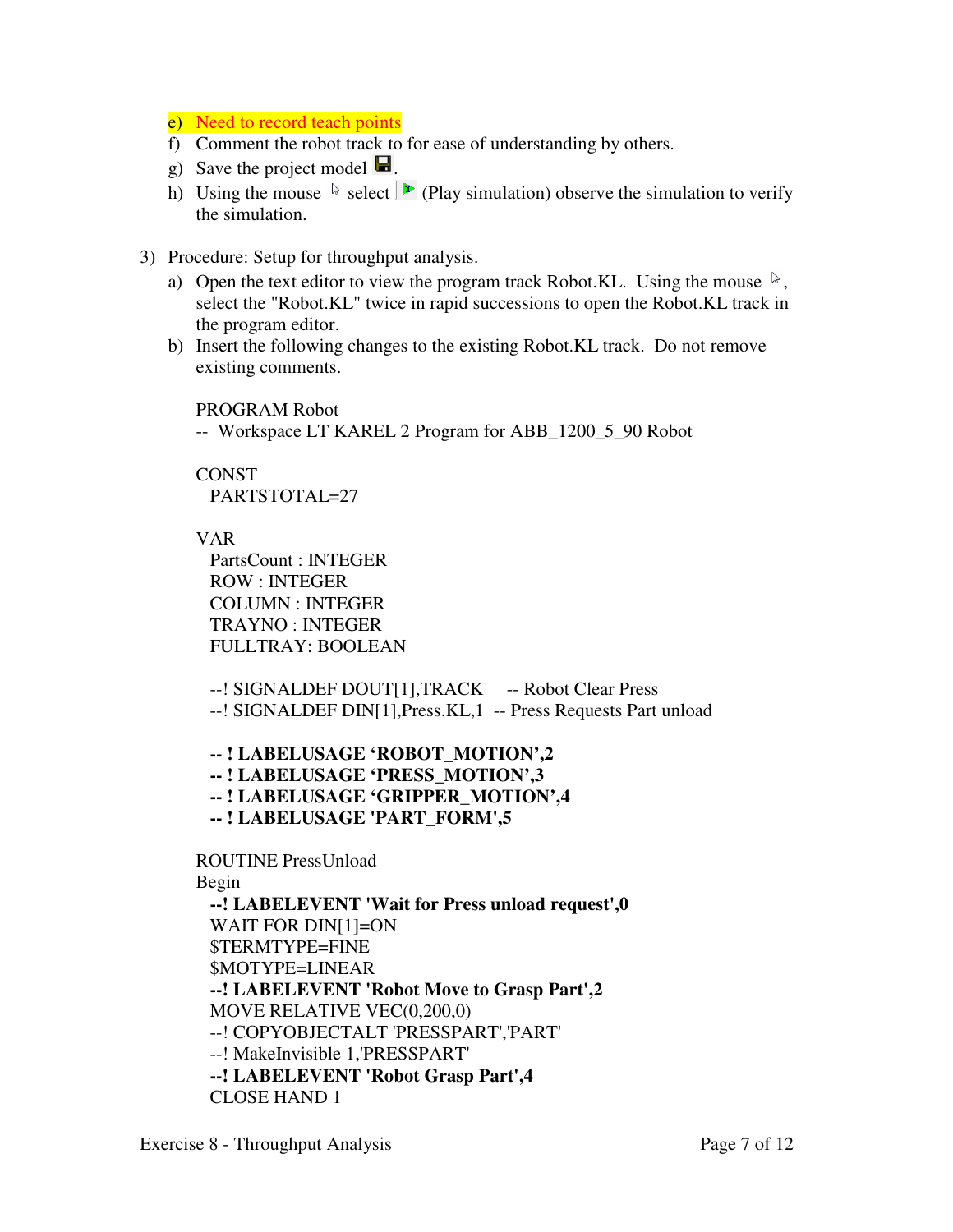-- ! GRASPOBJ 'NOPARENT.PART'  **--! LABELEVENT 'Robot Move Clr of Ejector Pins',2**  MOVE RELATIVE VEC(0,0,10)  **--! LABELEVENT 'Robot Move Clr of Press',2**  MOVE AWAY 300.00 END PressUnload

ROUTINE PalletLoad Begin \$TERMTYPE=FINE \$MOTYPE=LINEAR  **--! LABELEVENT 'Robot Move To tray Nest Pounce',2**  MOVE RELATIVE VEC((300-COLUMN\*100),(-300+ROW\*100),0)  **--! LABELEVENT 'Robot Move To Part Grasp Posn',2** MOVE RELATIVE VEC(0,0,(-325.5+(TRAYNO\*75.5)))  **--! LABELEVENT 'Robot release Part',4**  OPEN HAND 1 IF TRAYNO=1 THEN -- ! ATTACHOBJALT 'TRAY1','NOPARENT.PART' ENDIF IF TRAYNO=2 THEN -- ! ATTACHOBJALT 'TRAY2','NOPARENT.PART' ENDIF IF TRAYNO=3 THEN -- ! ATTACHOBJALT 'TRAY3','NOPARENT.PART' ENDIF  **--! LABELEVENT 'Robot Move Tray Clear',2**  MOVE RELATIVE VEC(0,0,75) COLUMN=COLUMN+1 IF COLUMN=4 THEN ROW=ROW+1 COLUMN=1 IF ROW=4 THEN FULLTRAY=TRUE  $ROW=1$  ENDIF ENDIF END Palletload ROUTINE GETEMPTYTRAY BEGIN \$TERMTYPE=FINE \$MOTYPE=JOINT  **--! LABELEVENT 'Robot Move to Tray Stack',2**  MOVE TO PALLETCLRGP

MOVE TO TRAYSTACKCLR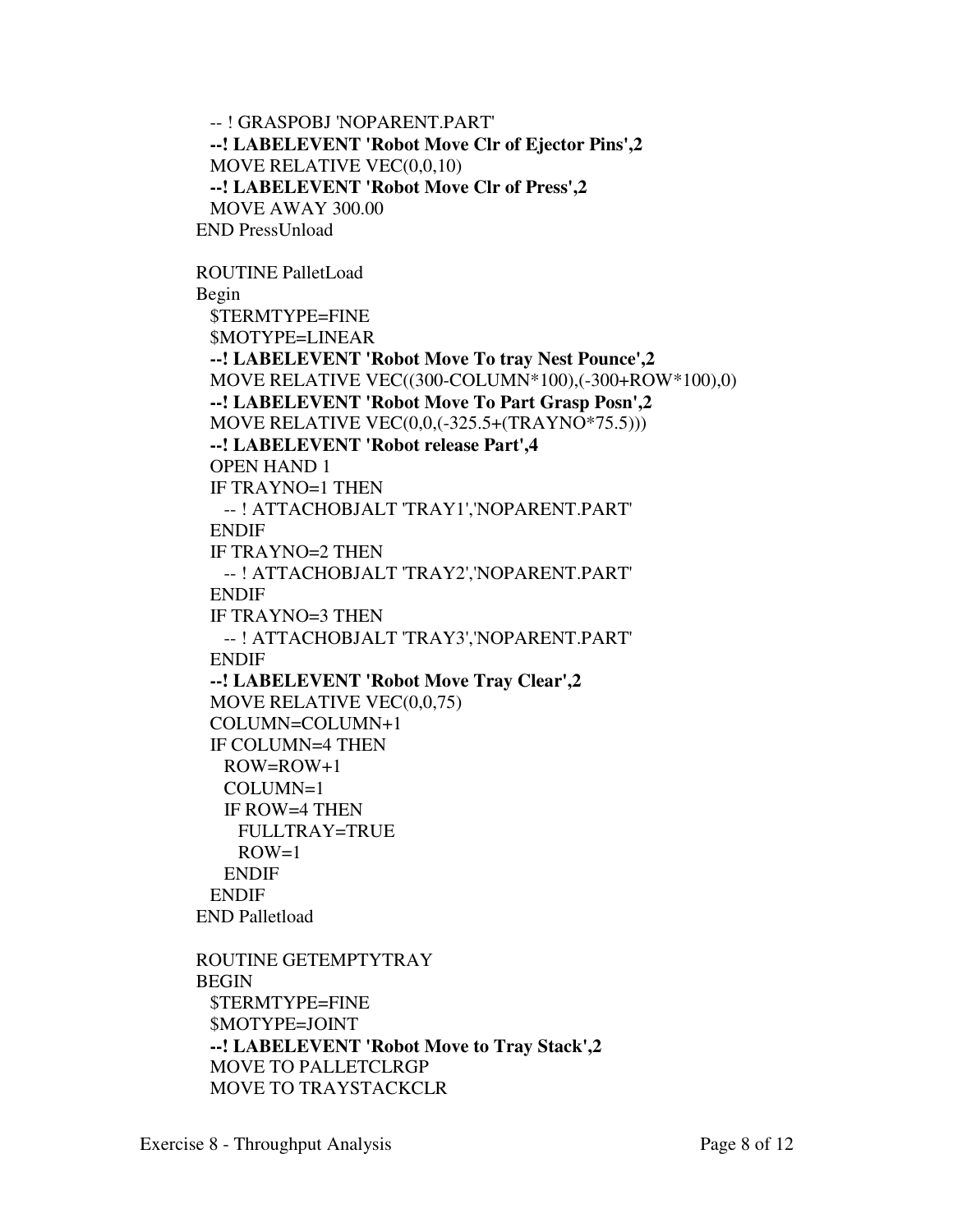```
 $MOTYPE=LINEAR 
  TRAYNO=TRAYNO+1 
  --! LABELEVENT 'Robot Move to Tray Grasp',2 
  MOVE RELATIVE VEC(0,0,(-200-(25*TRAYNO))) 
  --! LABELEVENT 'Robot Grasp Tray',4 
  CLOSE HAND 1 
  IF TRAYNO=1 THEN 
    -- ! GRASPOBJ 'TRAY1' 
  ENDIF 
  IF TRAYNO=2 THEN 
    -- ! GRASPOBJ 'TRAY2' 
  ENDIF 
  IF TRAYNO=3 THEN 
    -- ! GRASPOBJ 'TRAY3' 
  ENDIF 
  --! LABELEVENT 'Robot Move to Tray Stack Clear',2 
  MOVE AWAY (200+(25.00*TRAYNO)) 
  --! LABELEVENT 'Robot Move to Tray Loading Fixture',2 
  MOVE RELATIVE VEC(350,0,0) 
  --! LABELEVENT 'Robot Move to Fixture Nest Tray Release',2 
  MOVE RELATIVE VEC(0,0,(-350.5+(75.5*TRAYNO))) 
  --! LABELEVENT 'Robot Release Tray',4 
  OPEN HAND 1 
  --! LABELEVENT 'Robot Move to Fixture Clear',2 
  MOVE AWAY 75.00 
  FULLTRAY=FALSE 
END GETEMPTYTRAY
```
## BEGIN

```
 $USEMAXACCEL=TRUE 
  %INCLUDE Robot# 
  $MOTYPE=JOINT 
  $TERMTYPE=FINE 
 $UTOOL = POS(45,0,134,0,-90,0,") DOUT[1]=OFF 
  PARTSCOUNT=0 
 ROW=1 COLUMN=1 
  FULLTRAY=TRUE 
  TRAYNO=0 
  MOVE TO HOMEGP 
REPEAT 
  IF FULLTRAY=TRUE THEN 
    GETEMPTYTRAY 
   FULLTRAY=FALSE 
  ENDIF
```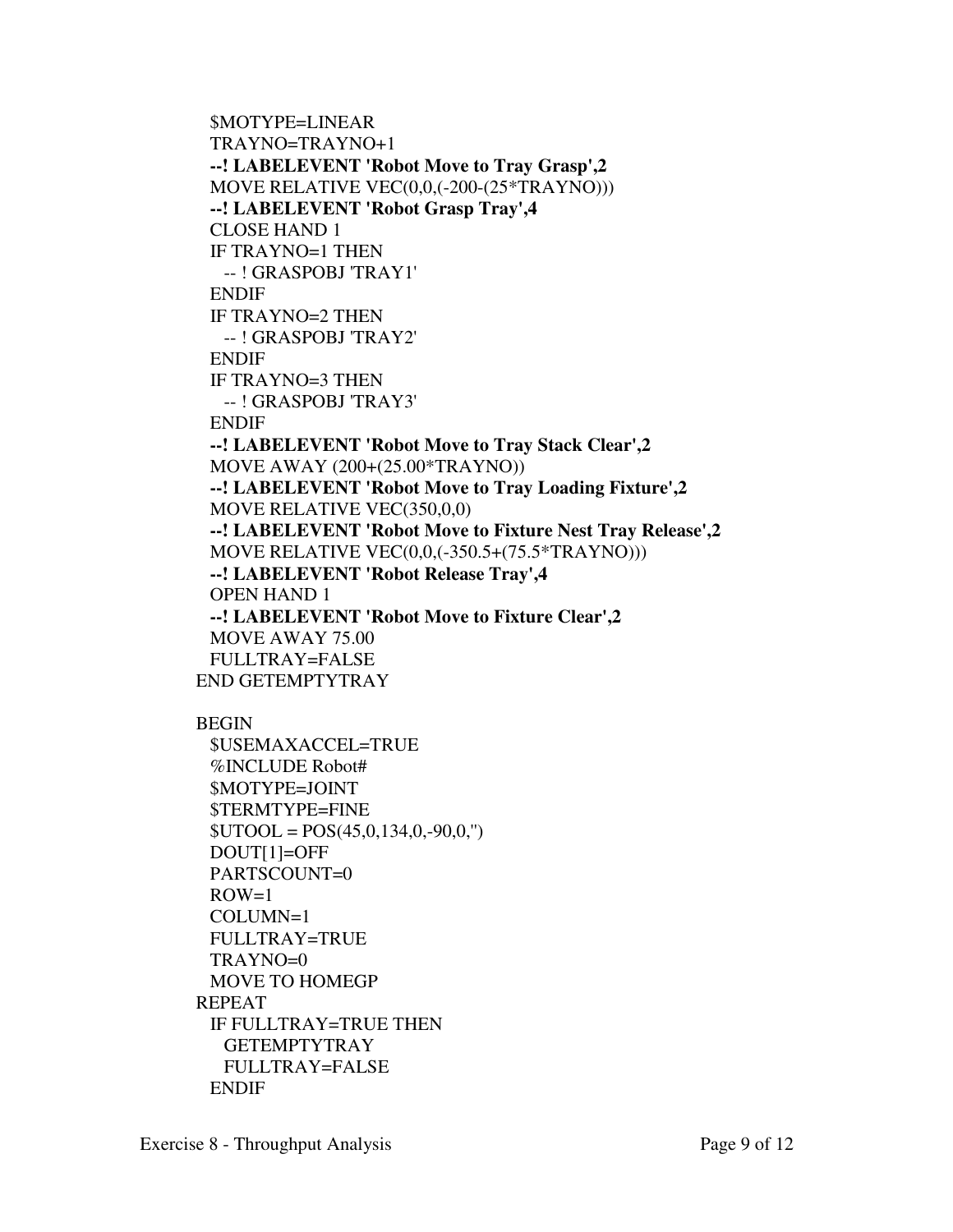\$MOTYPE=JOINT \$TERMTYPE=NODECEL  **--! LABELEVENT 'Robot Move Home',2**  MOVE TO HOMEGP \$TERMTYPE=FINE \$MOTYPE=JOINT  **--! LABELEVENT 'Robot Move Home Posn',2**  MOVE TO PRESSCLRGP PressUnload -- Output signal ON, Read by track Press DOUT[1]=ON -- Delay output reset for .5 secs DELAY 500 DOUT[1]=OFF \$MOTYPE=JOINT \$TERMTYPE=NODECEL  **--! LABELEVENT 'Robot Move Home',2**  MOVE TO HOMEGP \$TERMTYPE=FINE MOVE TO PALLETCLRGP PalletLoad PARTSCOUNT=PARTSCOUNT+1 IF FULLTRAY=FALSE THEN \$MOTYPE=JOINT \$TERMTYPE=NODECEL  **--! LABELEVENT 'Robot Move Home',2**  MOVE TO HOMEGP ENDIF IF PARTSCOUNT=PARTSTOTAL THEN \$MOTYPE=JOINT \$TERMTYPE=FINE  **--! LABELEVENT 'Robot Move Home',2**  MOVE TO HOMEGP ENDIF --! ENDOFJOB UNTIL PARTSCOUNT=PARTSTOTAL END Robot

- c) Open the text editor to view the program track Press.KL. Using the mouse  $\sqrt[5]{\ }$ , select the "Press.KL" twice in rapid successions to open the Press.KL track in the program editor.
- d) Insert the following changes to the existing Robot.KL track. Do not remove existing comments.

PROGRAM Press

-- Workspace LT KAREL 2 Program for MACHINEMOLD Robot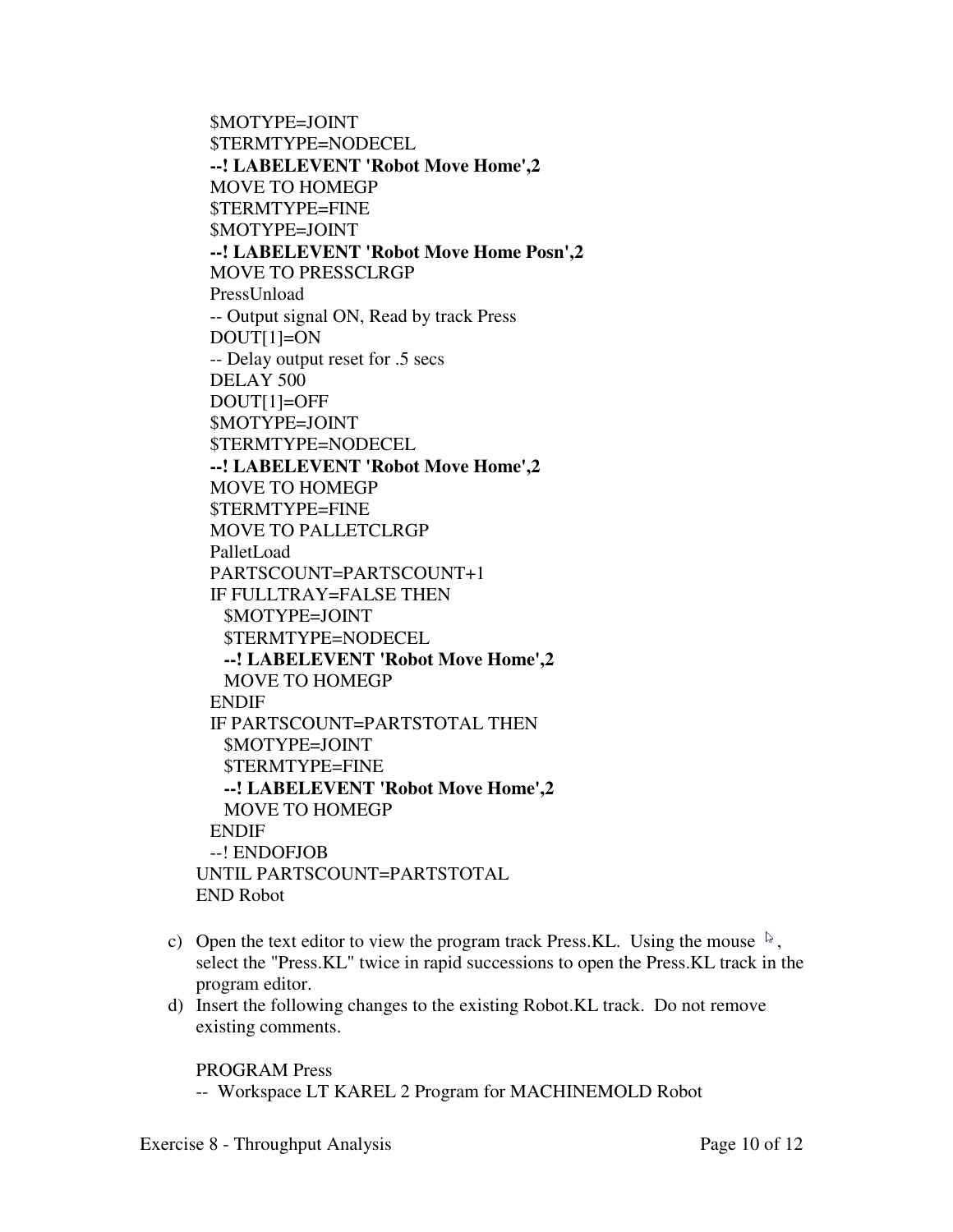CONST PartsTotal=27

VAR PartsCount : INTEGER

 PRESS\_UP : AUXPOS PRESS\_DWN : AUXPOS PINS\_UP : AUXPOS PINS\_DWN : AUXPOS

--! SIGNALDEF DOUT[1],TRACK -- request robot unload part --! SIGNALDEF DIN[1],Robot.KL,1 -- Robot clear press

# **BEGIN**

 \$USEMAXACCEL=TRUE %INCLUDE Press# \$MOTYPE=JOINT PartsCount=0 DOUT[1]=OFF PartsCount=0 --! MakeInvisible 1,'PRESSPART'

# REPEAT

 **--! LABELEVENT 'Press Platen Down',3**  MOVE AUX TO PRESS\_DWN  **--! LABELEVENT 'Press Injecting Plastic',5**  Delay 10000 --! MakeVisible 1,'PRESSPART'  **--! LABELEVENT 'Press Platen Up',3**  MOVE AUX TO PRESS\_UP  **--! LABELEVENT 'Press Ejector Pins up',3**  MOVE AUX TO PINS\_UP  $DOUT[1]=on$  **--! LABELEVENT 'Wait for Robot Clear',3**  WAIT FOR DIN[1]=ON DOUT[1]=OFF  **--! LABELEVENT 'Press Ejector Pins Down',3**  MOVE AUX TO PINS\_DWN PartsCount=PartsCount+1 UNTIL PartsCount=PartsTotal END Press

e) Save the project model  $\blacksquare$ .